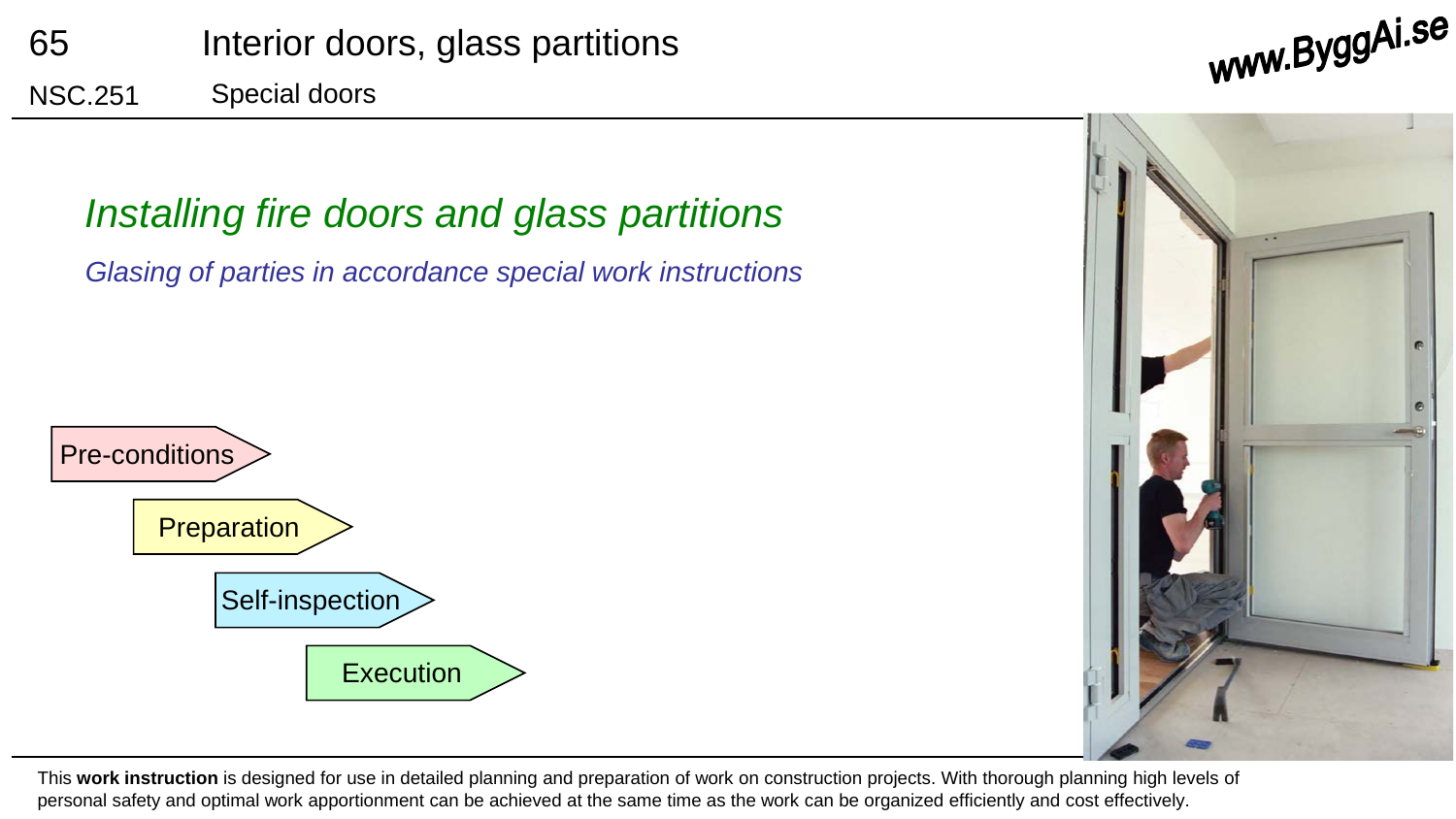## <span id="page-1-0"></span>Safety — Risk assessment

| Work activity & Problem                         | P              | $\mathcal{C}$ | $Risk = P^{\star}C$ | Action                                                                   |
|-------------------------------------------------|----------------|---------------|---------------------|--------------------------------------------------------------------------|
| Overloading, stretching                         | 10             | 50            | 500                 | Use the transport and lifting aids for fire doors<br>and fire partitions |
| Cluttered workplace = Twisting or fall injuries | 10             | 15            | 150                 | Regular tidying                                                          |
| Pinching or frame / door leaf tips              | $\overline{1}$ | 70            | 70                  |                                                                          |
| <b>Drilling</b>                                 | $\mathbf{1}$   | 50            | 50                  |                                                                          |
|                                                 |                |               |                     |                                                                          |

|                   |           | Assessment of probability |                       |           | <b>Assessment of consequences</b> |                         |
|-------------------|-----------|---------------------------|-----------------------|-----------|-----------------------------------|-------------------------|
| Probability = $P$ | $P = 0.1$ | Verv unlikelv             | $(<1$ times/10 years) | $C = 0.5$ | Trifle                            |                         |
| $Consequence = C$ | $P = 1$   | Unlikelv                  | (1 times/10 years)    | $C=1$     | Tiny                              | (1 - 2 days sick leave) |
| $Risk = P * C$    | $P = 3$   | Low probability           | (1 times/3 years)     | $C=5$     | Small                             | (3 - 7 days sick leave) |
|                   | $P = 10$  | Relative probability      | (1 times/year)        | $C = 15$  | Tactile                           | ( 8 - 29<br>$  \lambda$ |
|                   | $P = 30$  | Probable                  | (1 times/month)       | $C = 70$  | Severe                            | $\cdots$<br>$(30-299)$  |
|                   |           |                           |                       | $C = 500$ | Very severe                       | $ "$ $ )$<br>(>300      |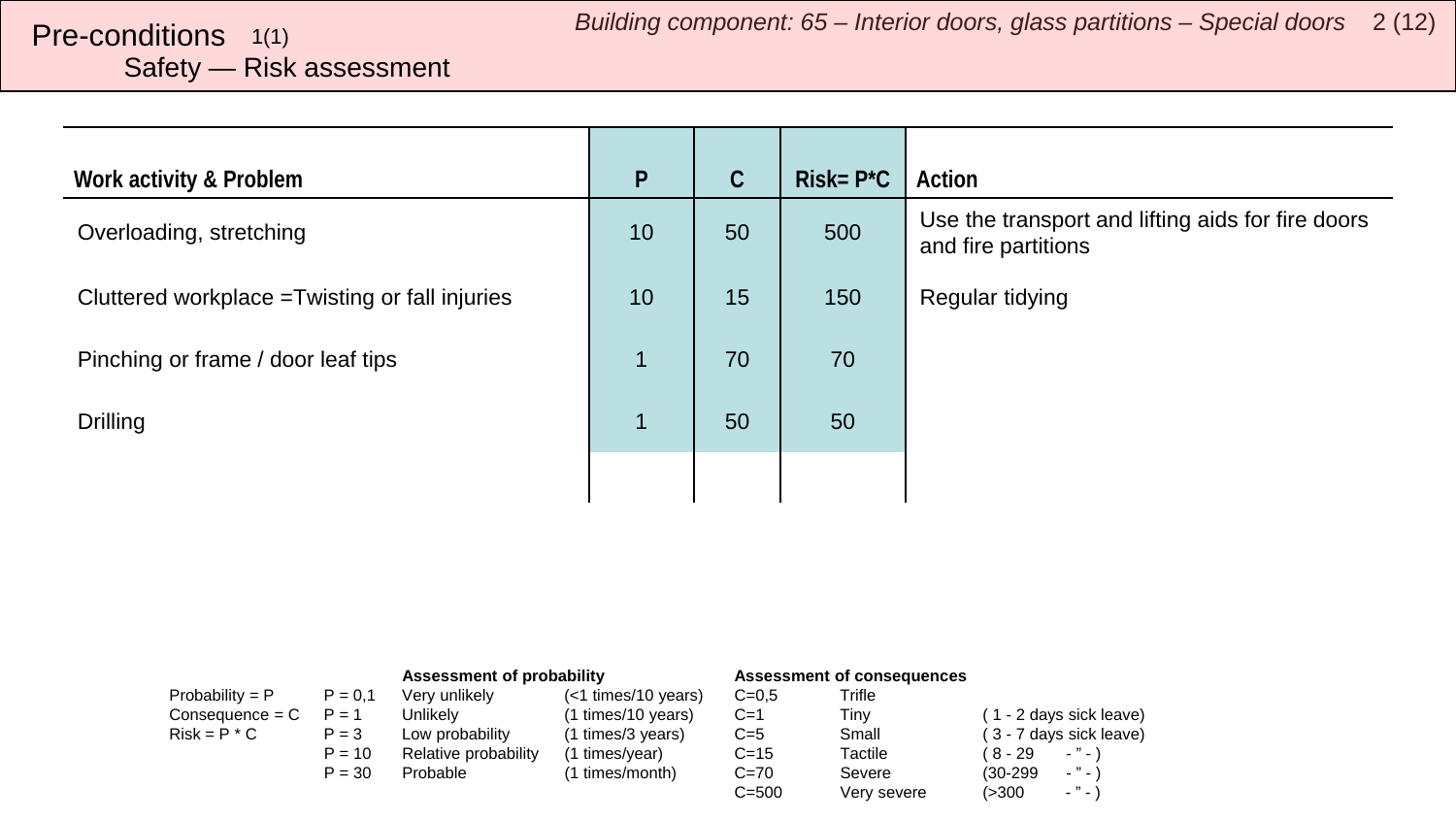#### <span id="page-2-0"></span>Check **Preparation**  $1(3)$

### **Check the dimensions of the assembly openings**

Check that the base for the threshold is level and designed so that the seal can be secured between the threshold and the base/raw concrete.

In order that a fire door/partition shall function as intended, the following requirements must be fulfilled **If these requirements are not fulfilled, the door may stick and be impossible to open during fire.**

When the door/partition is in place to check the gaps around the door:

- 1. The doors/partitions up to 10 mm gap below the threshold
- 2. Over doors/partitions not less than 10 mm. *Fire door/partitions must be able to expand upwards!*
- 3. The gaps on the left and right will be equal to or less than10 mm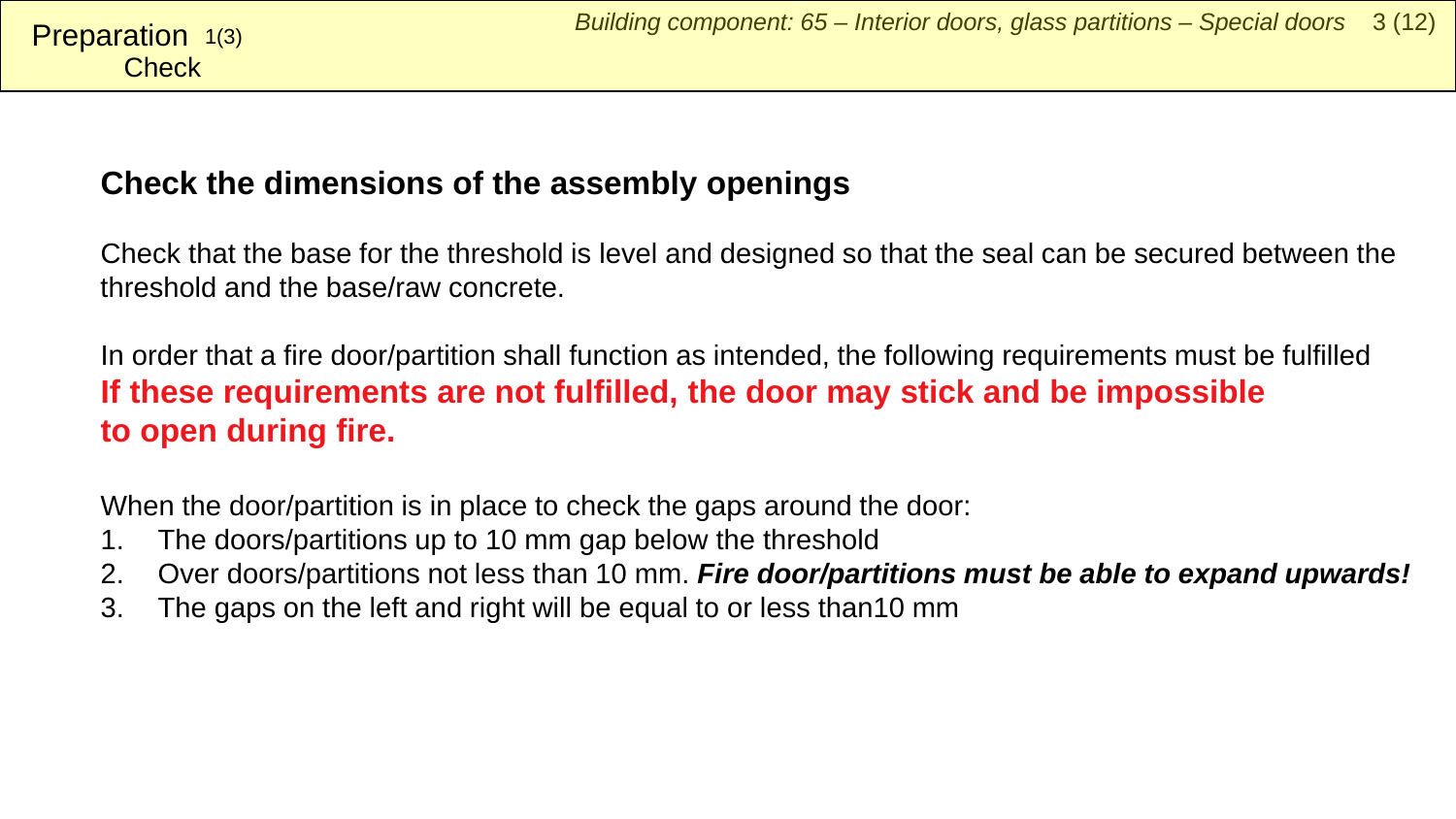#### Equipment and Materials **Preparation**  $2(3)$

## **Equipment:**

- $\square$  Drill with cord loading for concrete
- $\square$  Drill with battery for metal
- □ Screwdrivers
- $\square$  Long spirit level
- □ Hammer
- □ Crow bar
- □ Plastic Wedges
- $\Box$  Drills: 6 mm for metal and steel drill
- $\Box$  Bits for screws

## **Materials:**

- $\square$  Assembly screws 112 mm, requiring no plug
- $\square$  Spacers made of plastic, 10, 5, 2.5 mm (different colours)
- $\Box$  Cover plugs 6-8 pcs

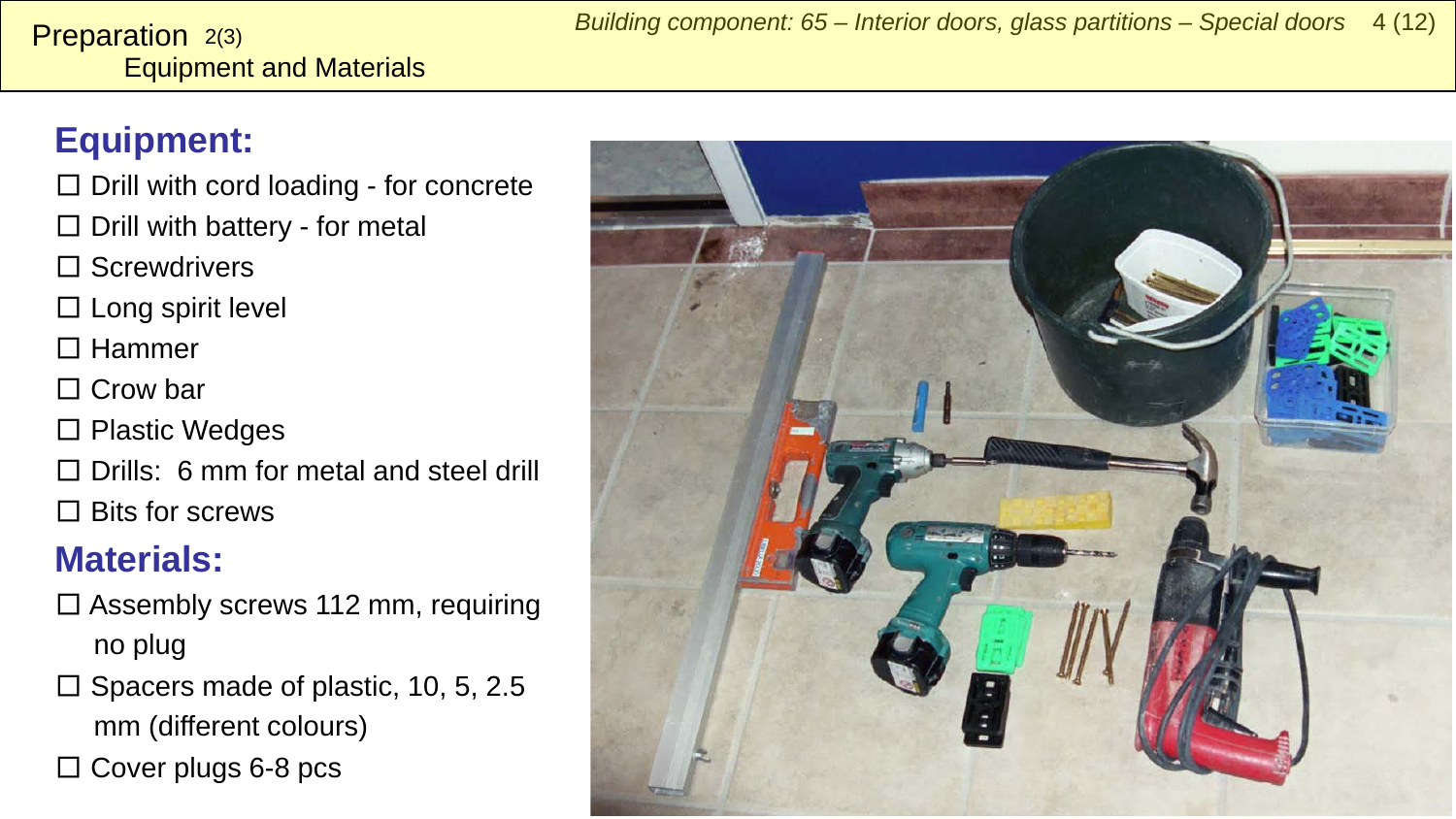#### Deliveries - logistics **Preparation**  $3(3)$

Glazed windows, doors, wall sections of glass, doors and the like shall be transported and stored in the same position as they shall be mounted, ie with the bottom piece and the threshold down. Alternatively, the transport and storage may take place in another position if the goods are fitted with transit bolts inserted between frame and sash and between frame and door leaf.

secure location.

Fittings supplied separately to be kept indoors. Windows, door partitions, doors and the like shall not at any point during the construction period be exposed to a moisture load above the normal moisture load for the place of its future installation.

Manufacturer's instructions for transport, storage and installation shall be followed.

A small 'trailer' facilitates the transport of the parties.

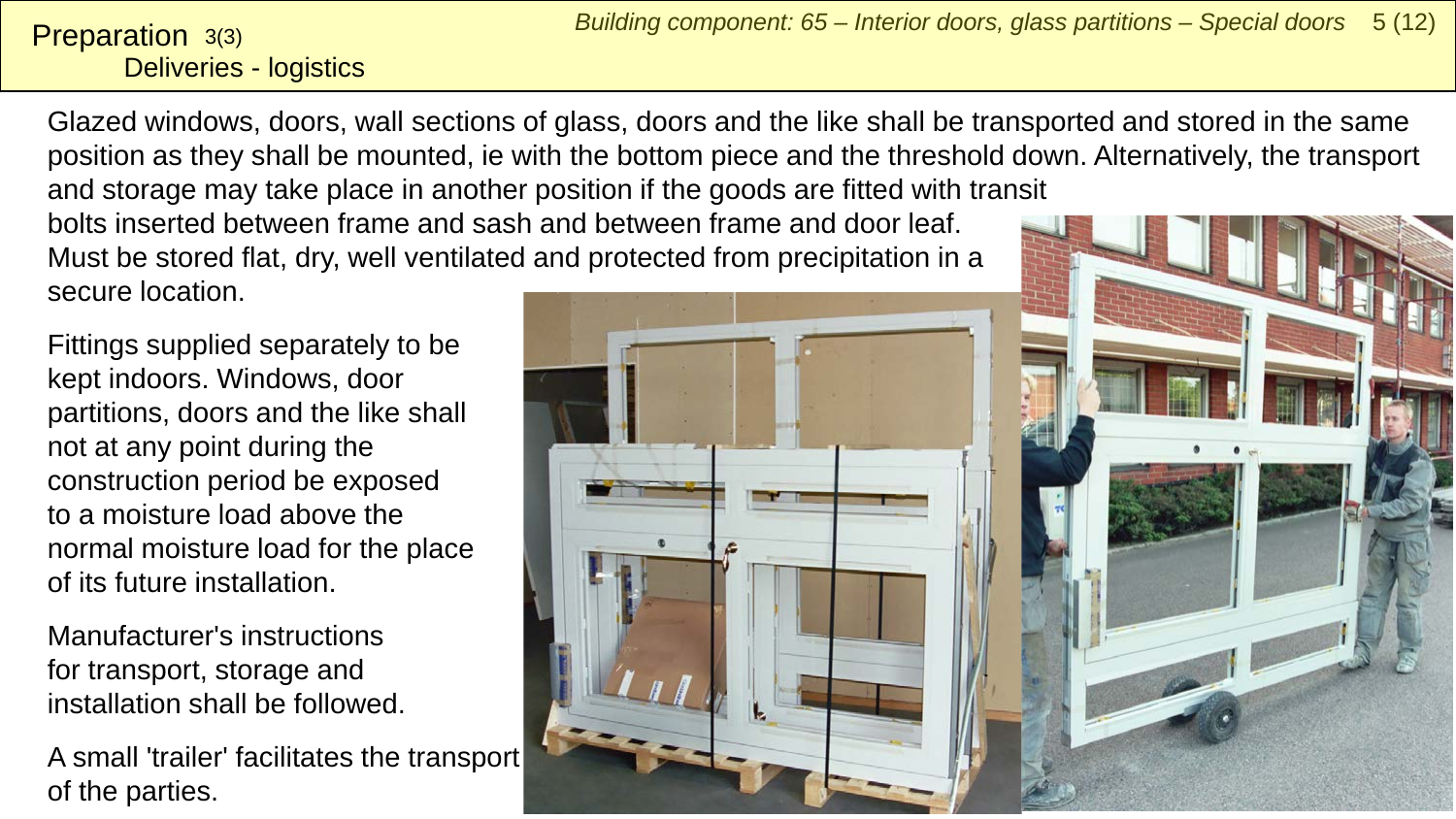*Building component: 65 – Interior doors, glass partitions – Special doors* 6 (12)

#### <span id="page-5-0"></span>Template & instructions Self-inspection 1(2)

| No             | <b>Check</b>                                                              | Method or<br>equipment | <b>Frequency</b> | <b>Result</b> | <b>Date</b><br><b>Signature</b> | <b>Deviation/Remedy</b><br>Approval/Non-A |  |  |
|----------------|---------------------------------------------------------------------------|------------------------|------------------|---------------|---------------------------------|-------------------------------------------|--|--|
| $\mathbf{1}$   | Assembly is plumb                                                         |                        |                  |               |                                 |                                           |  |  |
| $\overline{c}$ | Adjusted to around +/- 5 mm                                               |                        |                  |               |                                 |                                           |  |  |
| 3              | Space below the threshold <10 mm<br>Gap over frame > 10 mm                |                        |                  |               |                                 |                                           |  |  |
| $\overline{4}$ | All mounting points fixed                                                 |                        |                  |               |                                 |                                           |  |  |
| 5              | The unit is stable                                                        |                        |                  |               |                                 |                                           |  |  |
| $\,6\,$        | Function: Opening and closing                                             |                        |                  |               |                                 |                                           |  |  |
| $\overline{7}$ | Lock: The door locks                                                      |                        |                  |               |                                 |                                           |  |  |
| 8              | Gap filling performed with non-combustible material<br>(rock wool)        |                        |                  |               |                                 |                                           |  |  |
| 9              |                                                                           |                        |                  |               |                                 |                                           |  |  |
| 10             |                                                                           |                        |                  |               |                                 |                                           |  |  |
| 11             |                                                                           |                        |                  |               |                                 |                                           |  |  |
|                | Attention: Gap filling material shall be of non-combustible = stone wool. |                        |                  |               |                                 |                                           |  |  |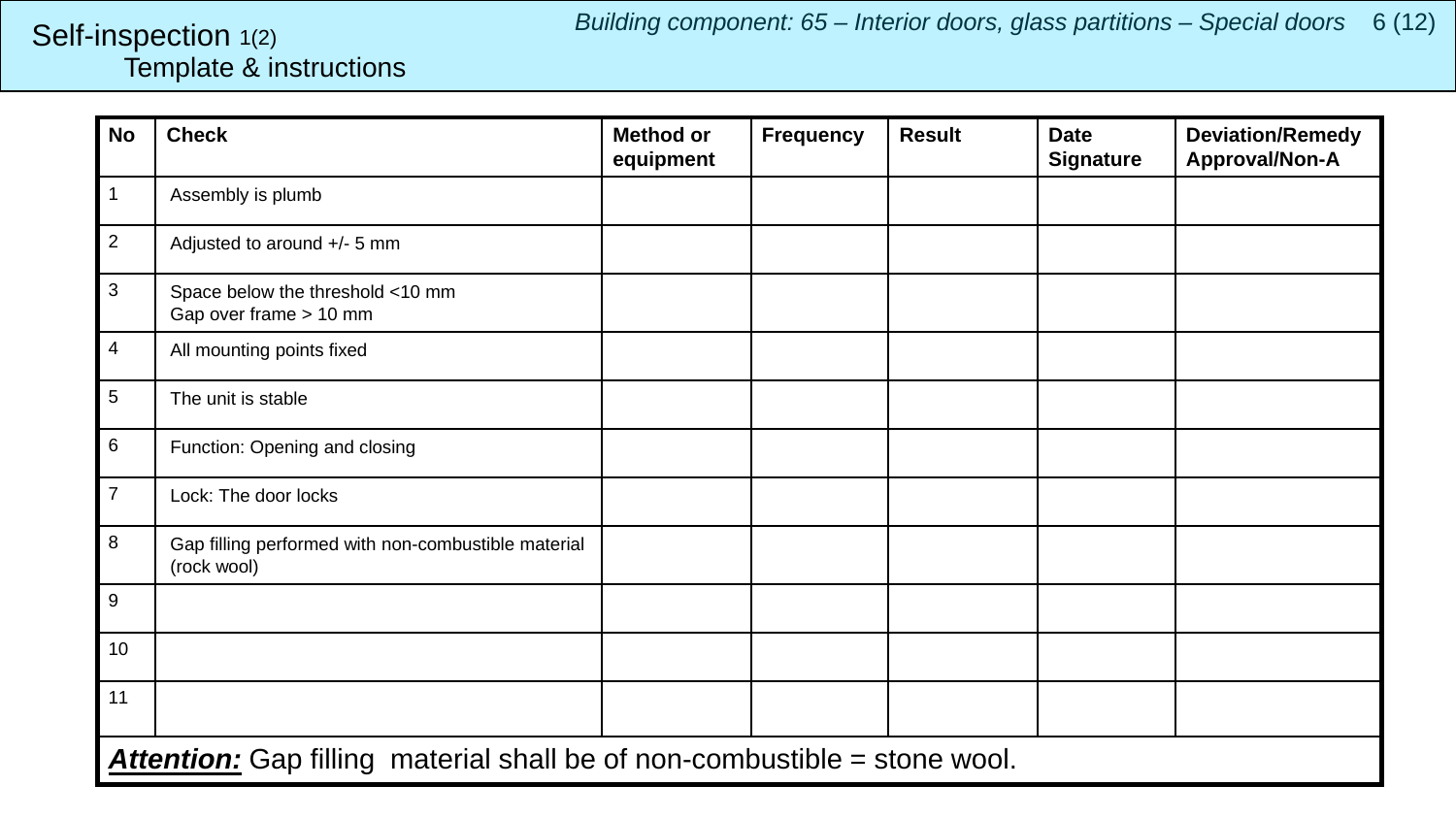## **Quality criteria for the project and the product**

- Study Drawings, Specifications and Inspection planning
- Think through the alternative **methods of production** and handling of materials, tools etc. that can meet the requirements



### *Pay particular attention to*

Key points

Self-inspection  $2(2)$ 

- Install the door as required by the Specification and in accordance with the manufacturer's instructions
- Check the labelling on the doors so they end up in the right place
- Do not mount damaged doors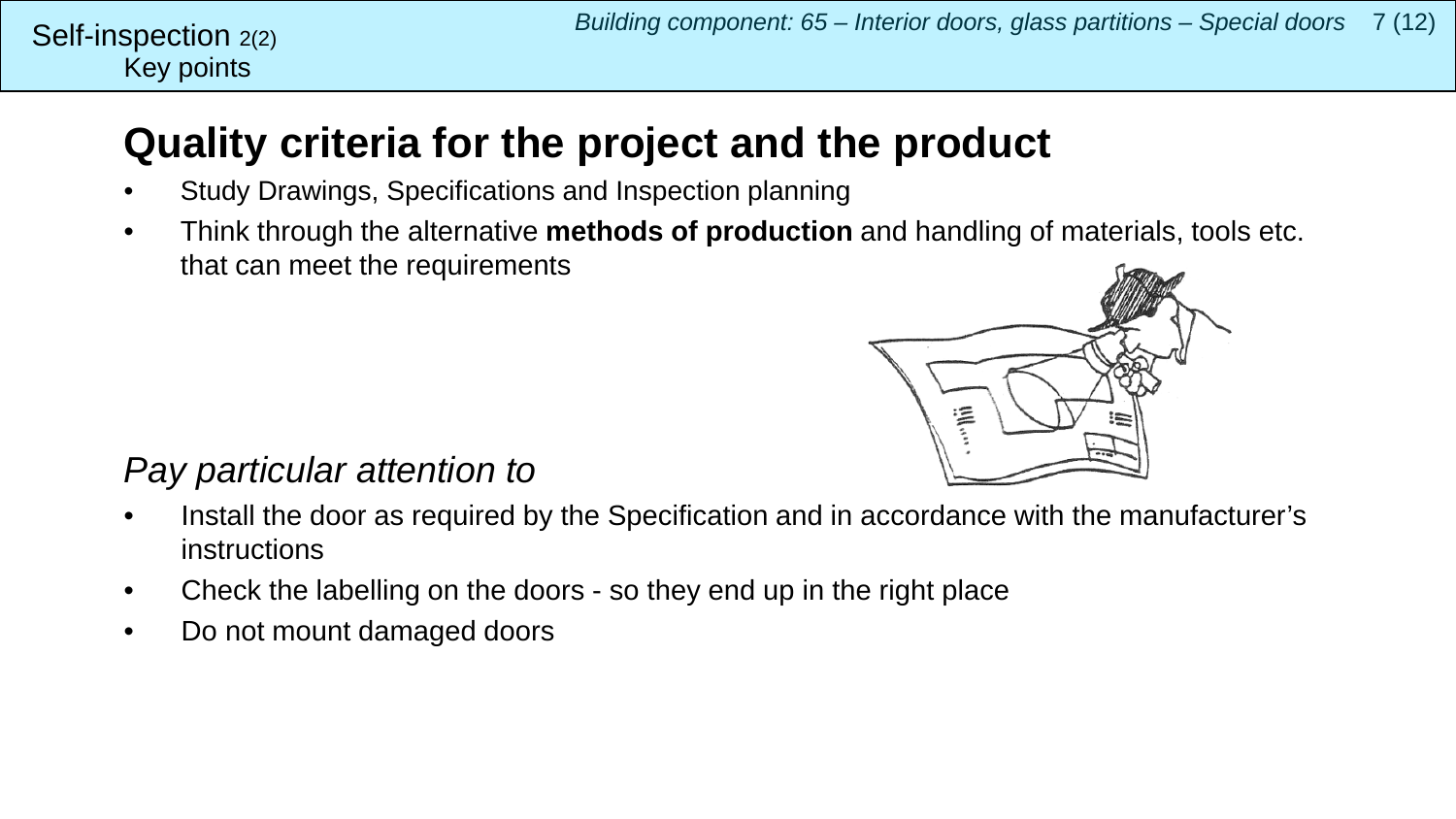<span id="page-7-0"></span>First drill 6mm holes for mounting screws through the frames from the outside - through the fixtures.

The metal partitions location marked. It is set in place, set plumb and wedged.

The threshold is adjusted level with spacers of different thicknesses.

Check that the gap below the threshold is 10 mm max.

To fix, the door is opened and placed at an angle to the frame unit and wedged underneath.

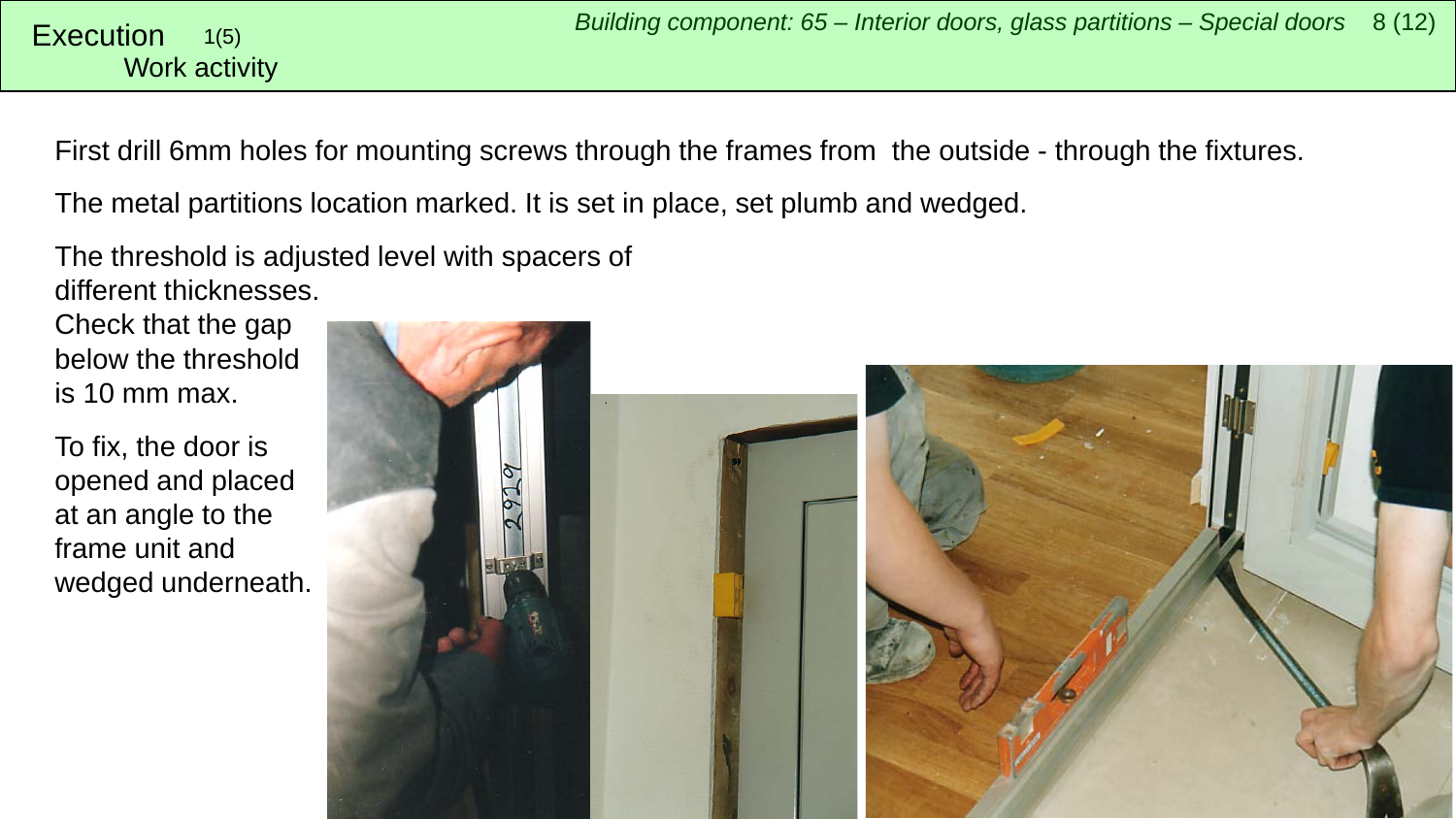# Work activity

*Building component: 65 – Interior doors, glass partitions – Special doors* <sup>9</sup> (12) Execution 2(5)

When the fire door/metal partitions is in place and wedged check that it is:

- Plumb & level
- Location in the wall
- Gaps:

**1. Under the doors/partition < 10 mm 2. Over the door > 10 mm for upward mobility 3. At the sides < 10 mm**



### *Fire door/partition must be able to expand upwards!*

*…otherwise maybe the door cannot be opened in case of fire !*

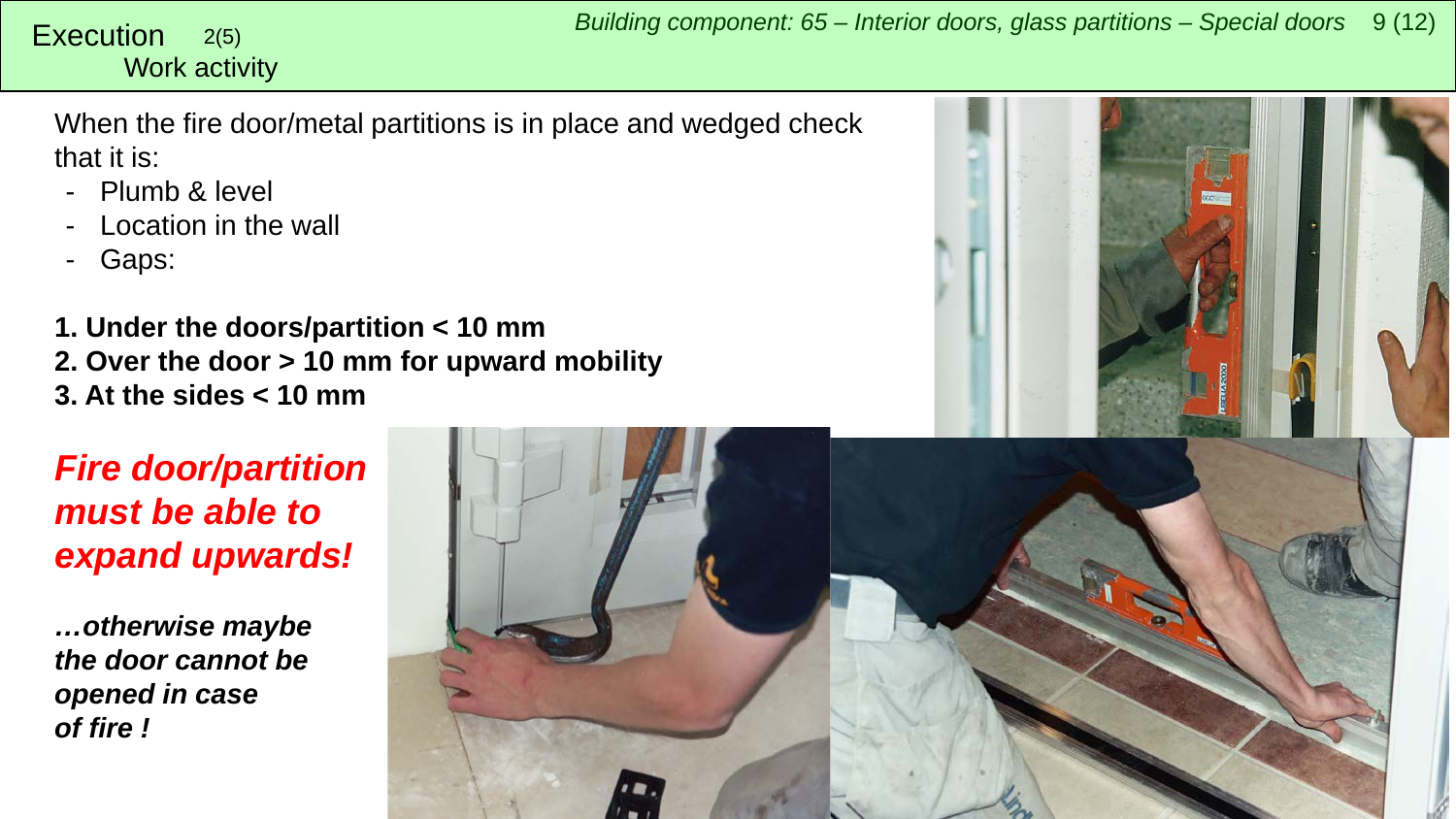# Work activity

After checking that the units are in the correct position, fixing holes are bored into the concrete with a hammer drill through holes drilled in the frame.

Then tighten the mounting screws, they require no plugs.

First screw the hinge side beginning with the bottom hole so that the unit shall positioned correctly in relation to the floor.

Then drill the top hole and then the others.

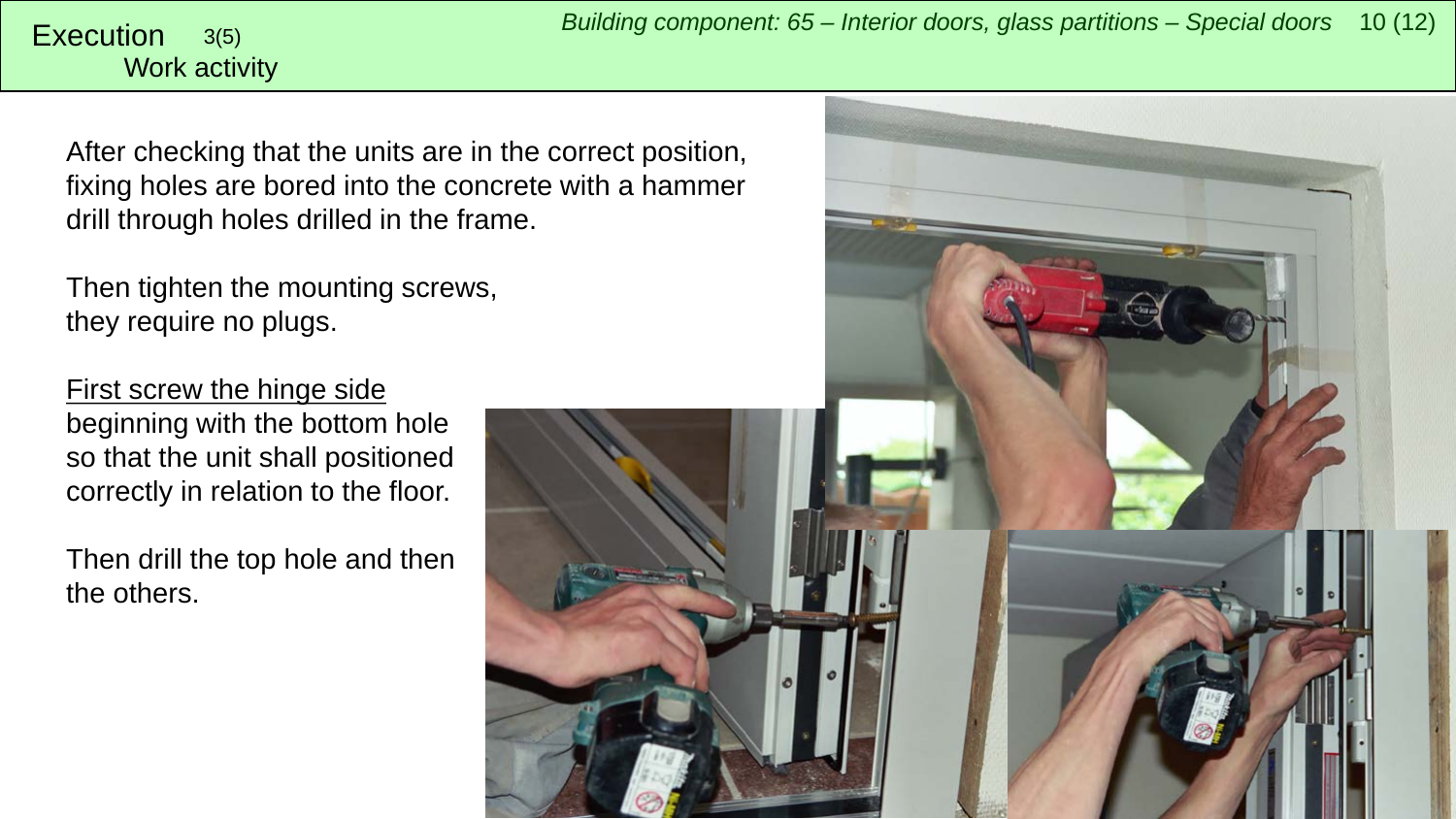*Building component: 65 – Interior doors, glass partitions – Special doors* <sup>11</sup> (12) Execution 4(5)

# Work activity

Frames with width greater than 1200 mm shall have the extra fixture attachment to the upper frame, which allows upward mobility – without **hooking in** the screws…



After screwing check again.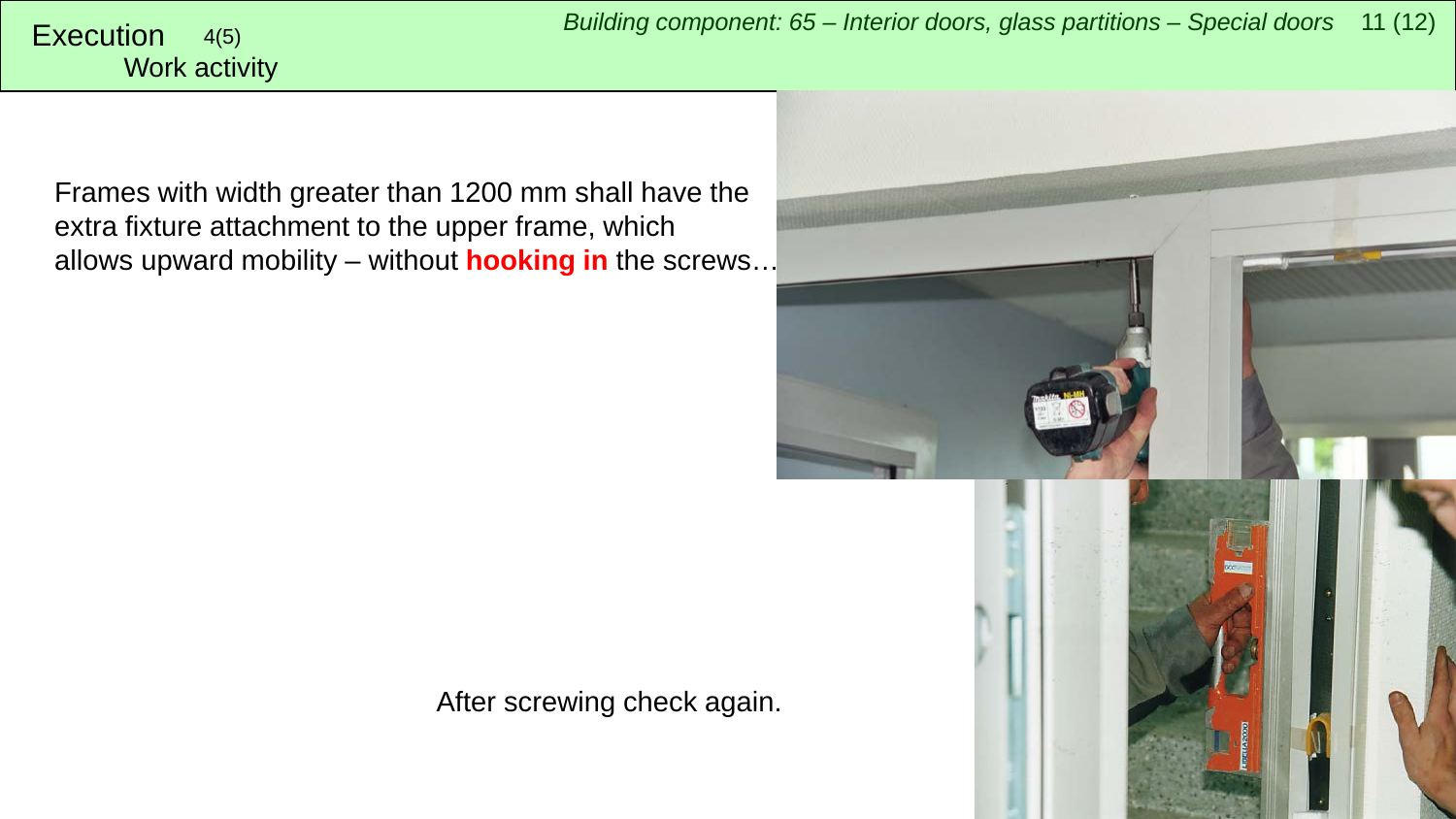### **Function control**

Can the door be easily opened and closed? Is the gap around the door equal all the way around? Can the unit expand upwards?

### **Fittings**

Door Closer Door stop Lock **Handle** 

Glazing, see *65 KHB*